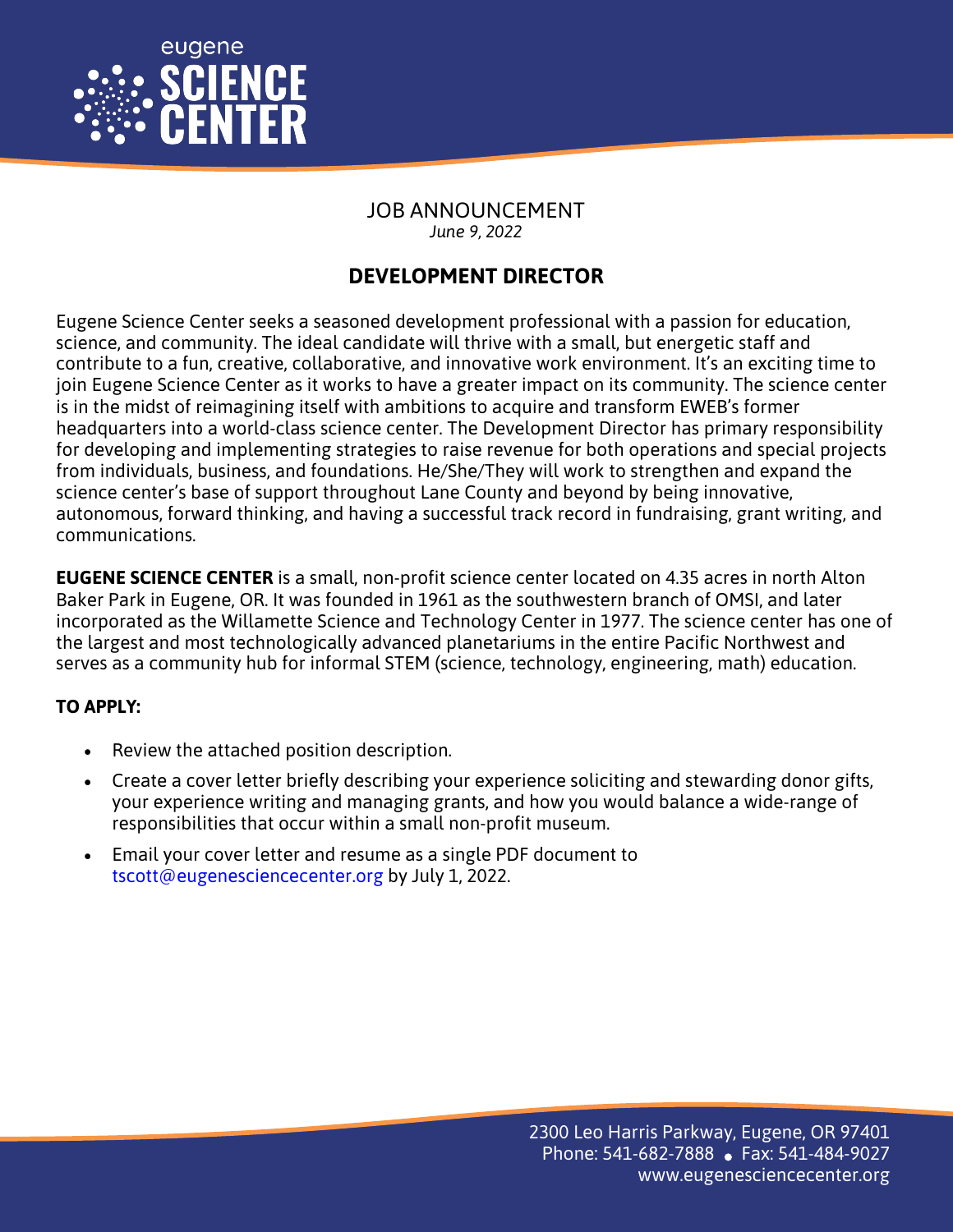# **EUGENE SCIENCE CENTER**

*Position Description*

**Development Director** *(2022-06-13)*

**SUPERVISOR:** Executive Director

#### **MAIN FUNCTION**



The Development Director is responsible for leading the Development Department in developing and promoting fundraising activities for the museum with emphasis on donor, corporate, and foundation relations (including cultivation and stewardship), and grant proposals and reporting.

#### **DUTIES AND RESPONSIBILITIES**

#### Leadership (20%)

Serves as director of Eugene Science Center's Development Department, with supervisory and decision-making responsibility for the department's work, and temporary/seasonal staff including volunteers and interns. Other responsibilities include hiring, scheduling, evaluating performance, and ensuring appropriate professional development of team.

Serves as staff liaison for the Development Board Committee.

Supports individual and group dynamics with effective communication, decisionmaking and conflict resolution strategies.

Manages department budget, and ensures collection and dissemination of relevant Development data, such as finances, event revenues, donor feedback, and other relevant data.

#### Development (70%)

Builds relationships with current members and donors; works to increase levels of annual and major giving to Eugene Science Center.

Develops new individual, major, and business donors, and expands membership to significantly increase annual giving.

Manages corporate partners and prospects by sustaining and building relationships, and cultivating new partnerships.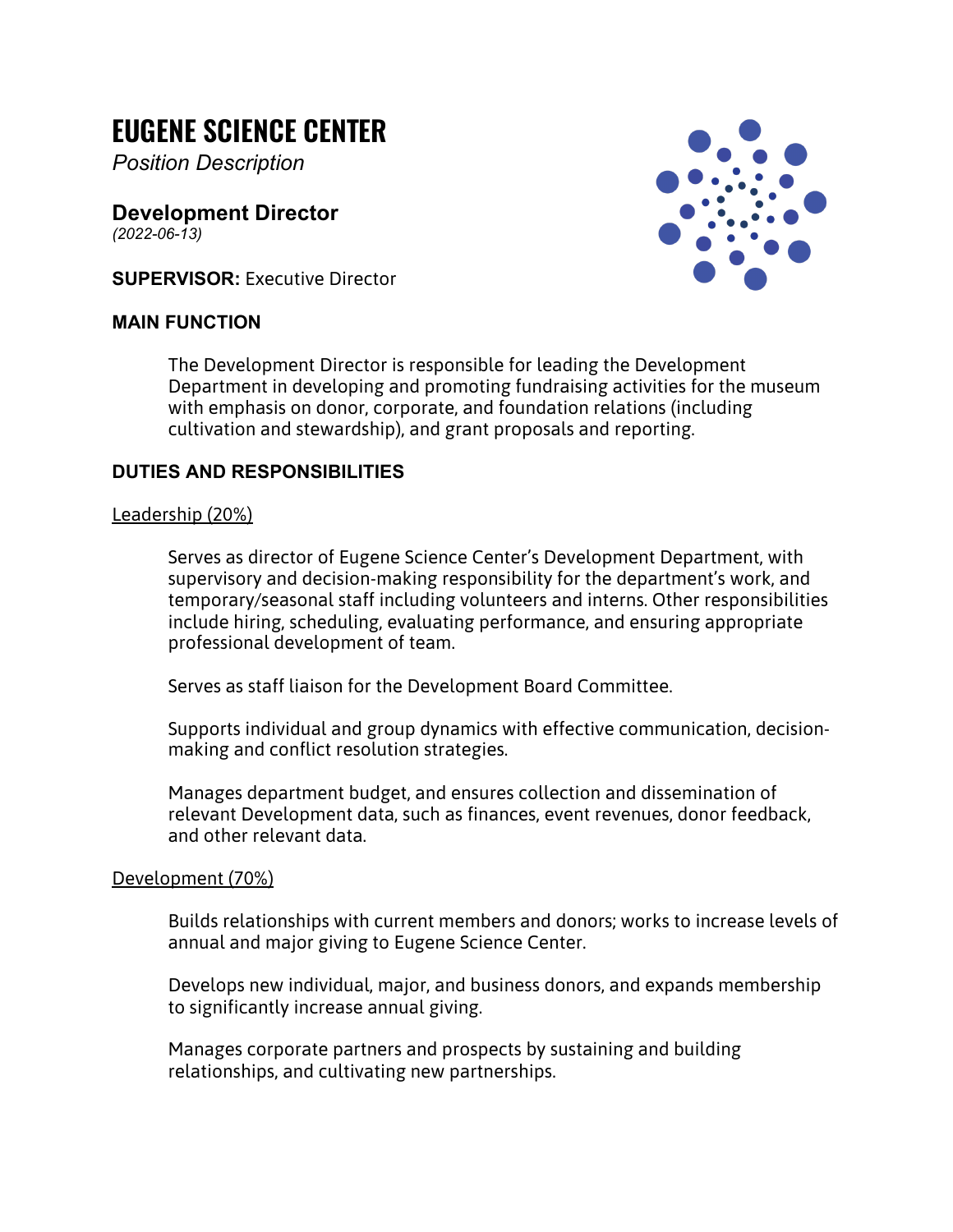Solicits sponsorships; prepares sponsorship agreements for events, exhibits, and programs and ensures appropriate recognition and benefits are conveyed.

Makes presentations, provides tours and creates cultivation events for individuals, businesses, and community groups that are current or potential donors.

Works with the development team and Executive Director to establish an annual fundraising plan, including goals, a calendar of events, and grant requests. Routinely reviews and updates our donor acceptance policy.

Manages and prepares grant proposals in coordination with staff and volunteers, and ensures application and award timelines and requirements are met and reports to funder are accurate and completed on time.

Ensures accurate and timely donation tracking, data entry, receipting, and acknowledgement.

Writes targeted donor and sponsor communications and coordinates their dissemination.

Manages and participates in museum fundraising events, including assisting with tailgate parking fundraiser.

Attends board and staff meetings, and participates in local and regional professional organizations, workshops, and conferences.

#### Other Duties (10%)

Participates in select cross-department projects and initiatives.

Makes external connections with fundraising communities.

Assists the organization by performing other duties, consistent with the position, as assigned.

#### **SUPERVISION OF OTHERS**

Recruits, trains, and manages part-time, seasonal, temporary, and contracted staff as well as volunteers and interns.

#### **EXPERIENCE AND SKILLS**

- Positive, friendly and outgoing personality with a passion for providing excellent guest experiences and building relationships with patrons.
- Must have a passion for connecting children with science, and for working with and serving a wide variety of people.
- 4-year college degree (advanced degree preferred).